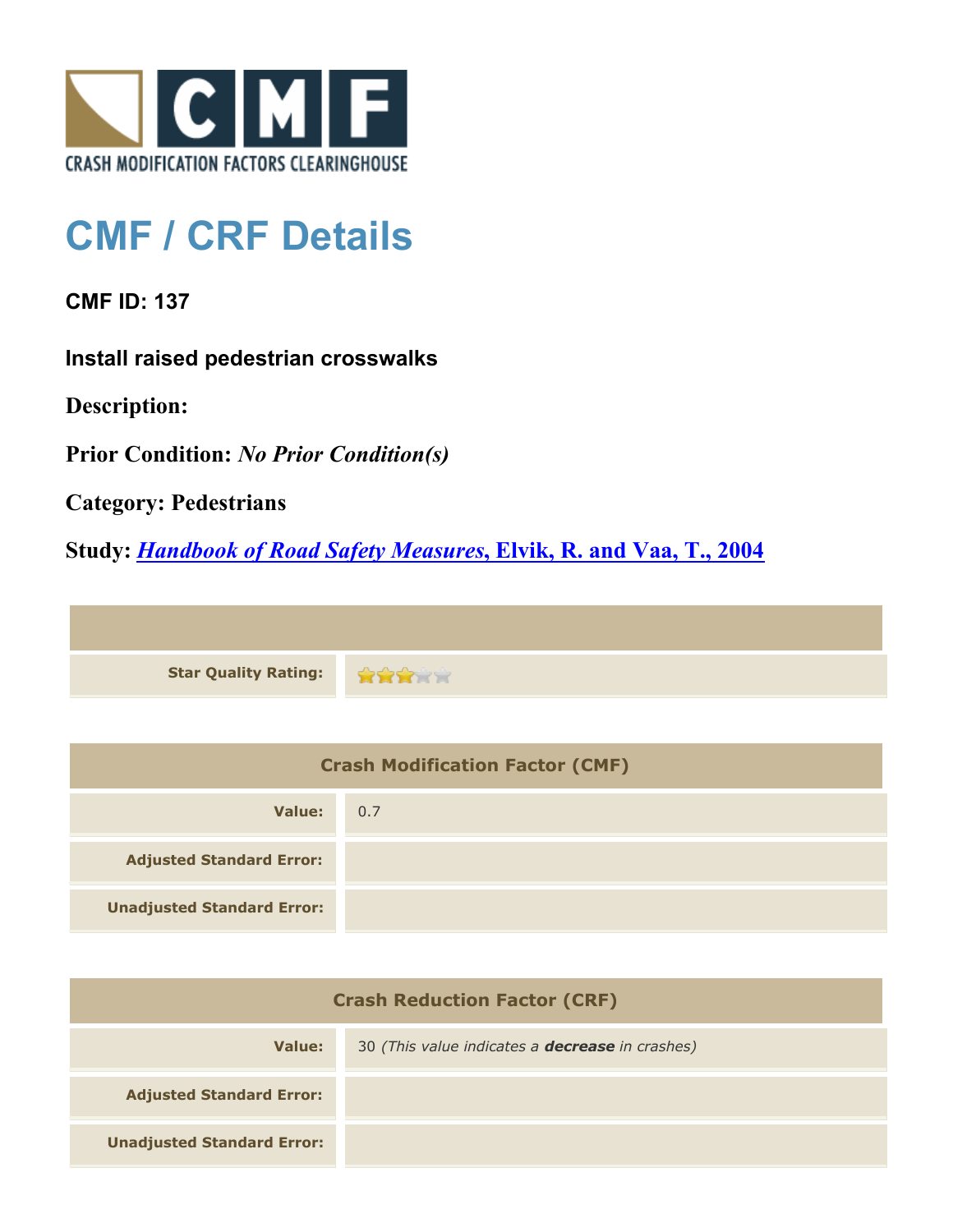| <b>Applicability</b>                    |                                                           |
|-----------------------------------------|-----------------------------------------------------------|
| <b>Crash Type:</b>                      | All                                                       |
| <b>Crash Severity:</b>                  | A (serious injury), B (minor injury), C (possible injury) |
| <b>Roadway Types:</b>                   | Local                                                     |
| <b>Number of Lanes:</b>                 | $\overline{2}$                                            |
| <b>Road Division Type:</b>              |                                                           |
| <b>Speed Limit:</b>                     |                                                           |
| <b>Area Type:</b>                       | Urban and Suburban                                        |
| <b>Traffic Volume:</b>                  |                                                           |
| <b>Time of Day:</b>                     |                                                           |
| If countermeasure is intersection-based |                                                           |
| <b>Intersection Type:</b>               |                                                           |
| <b>Intersection Geometry:</b>           |                                                           |
| <b>Traffic Control:</b>                 |                                                           |
| <b>Major Road Traffic Volume:</b>       |                                                           |
| <b>Minor Road Traffic Volume:</b>       |                                                           |